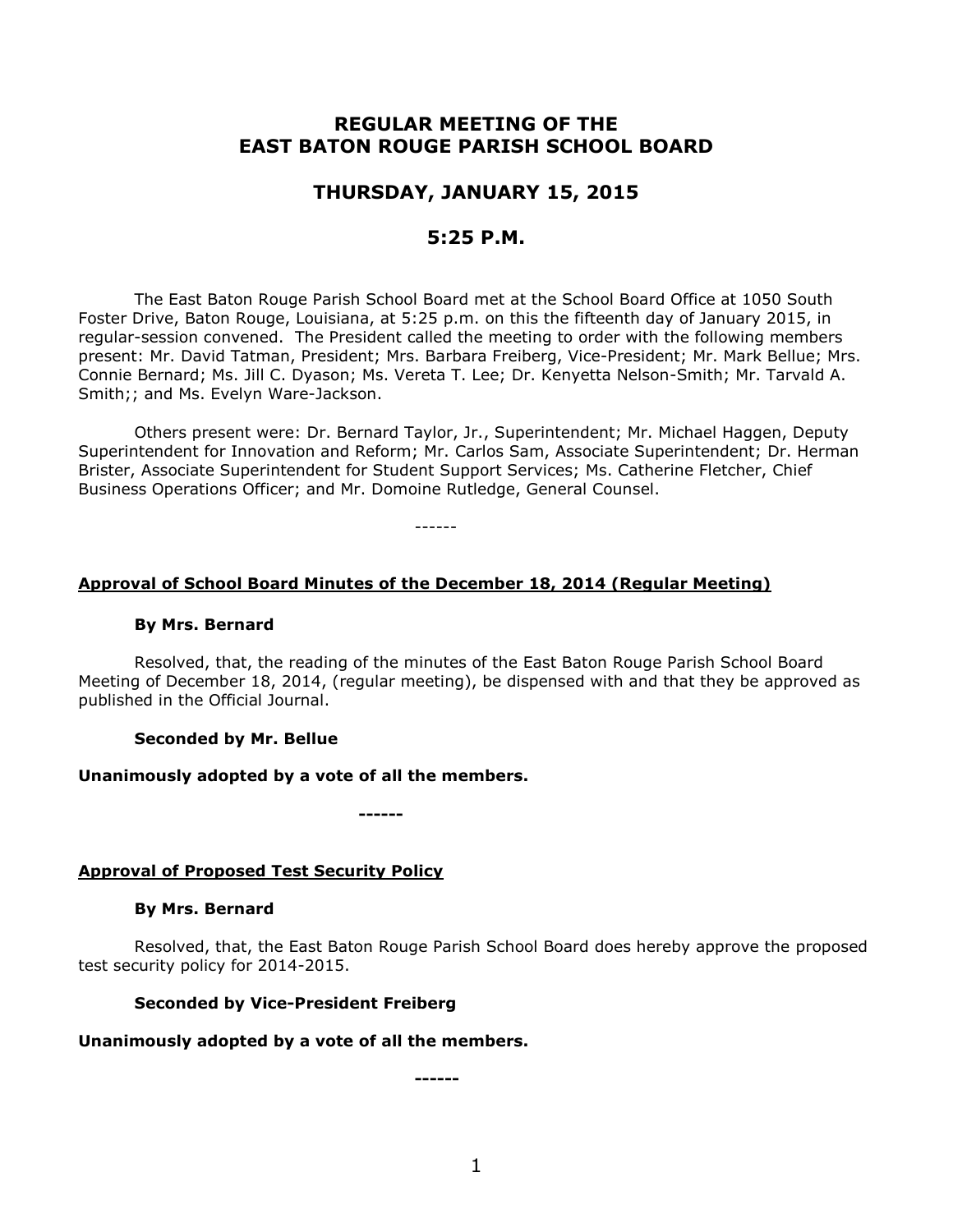Mrs. Bernard requested Item  $#10(a)$ , (b), and (c) be voted on individually. There was no objection by the Board.

## **Approval of Recommendations Regarding Charter Schools**

## **By Mrs. Bernard**

Resolved, that, the East Baton Rouge Parish School Board does hereby approve the following recommendations regarding **Thrive Charter School**:

(a) extend the duration of the contract between the East Baton Rouge Parish School System and Thrive Charter School for a maximum initial term of five (5) years.

### **Seconded by Ms. Dyason**

**The vote on the motion was as follows:**

| Yeas: $(8)$    | Mr. Bellue, Mrs. Bernard, Ms. Dyason, Vice-President Freiberg,<br>Ms. Lee, Mr. Smith, President Tatman, and Ms. Ware-Jackson |
|----------------|------------------------------------------------------------------------------------------------------------------------------|
| Nays: $(0)$    | None                                                                                                                         |
| Abstained: (1) | Dr. Nelson-Smith                                                                                                             |
| Absent: (0)    | None                                                                                                                         |
|                | The motion was declared adopted.                                                                                             |

## **By Mrs. Bernard**

Resolved, that, the East Baton Rouge Parish School Board does hereby approve the following recommendations regarding **Inspire Charter Academy, Inc.**:

(b) renew the contract between the East Baton Rouge Parish School System and Inspire Charter Academy, Inc., for a period of three (3) years, effective July 1, 2015.

## **Seconded by Ms. Ware-Jackson**

**The vote on the motion was as follows:**

| Yeas: (8) | Mr. Bellue, Mrs. Bernard, Ms. Dyason, Vice-President Freiberg, |
|-----------|----------------------------------------------------------------|
|           | Ms. Lee, Mr. Smith, President Tatman, and Ms. Ware-Jackson     |

**Nays: (0) None**

**Abstained: (1) Dr. Nelson-Smith**

**Absent: (0) None**

**The motion was declared adopted.**

**By Vice-President Freiberg**